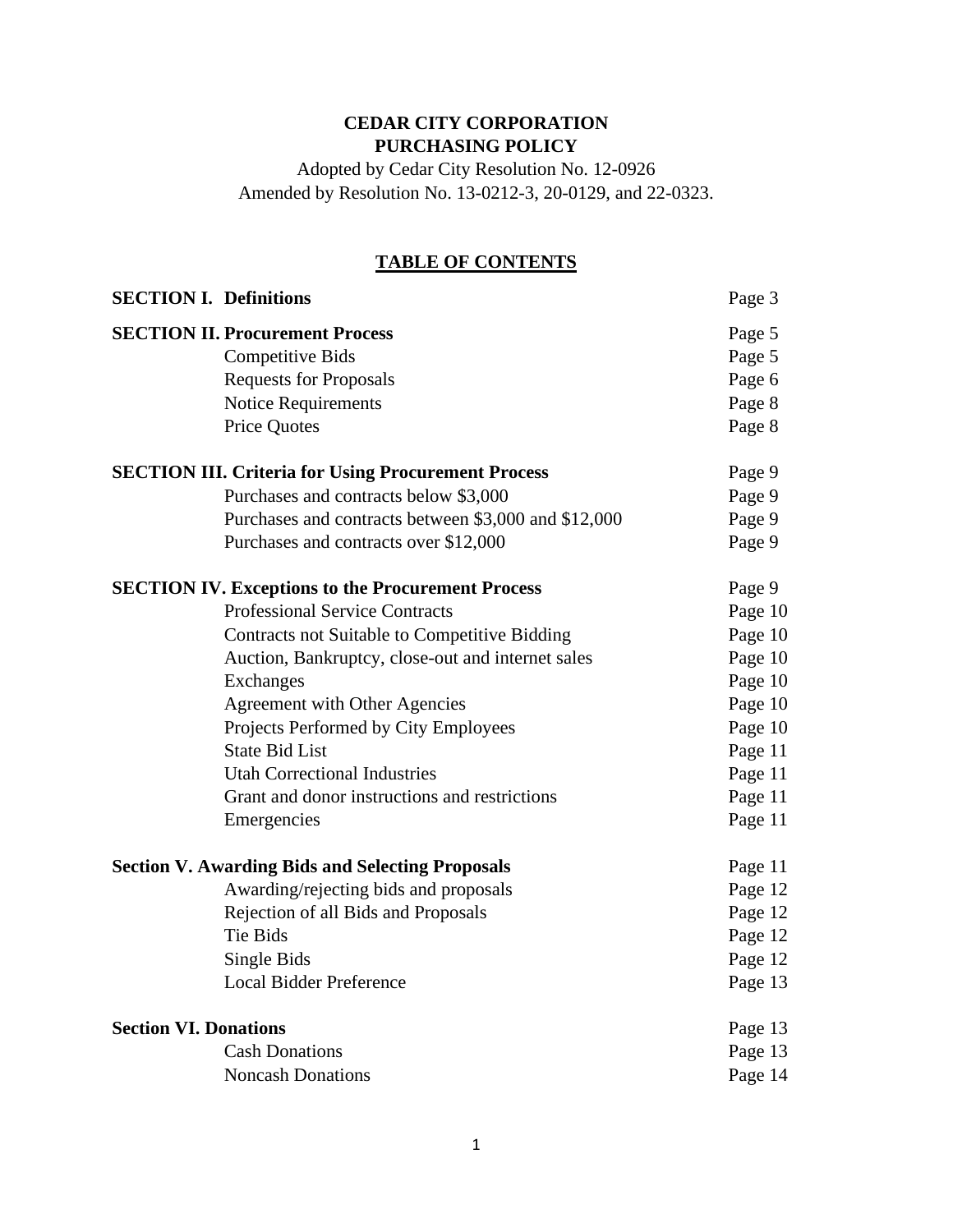| <b>Section VII. Purchasing Procedures</b>             |         |
|-------------------------------------------------------|---------|
| <b>Preauthorization Procedures</b>                    | Page 14 |
| <b>Blanket Purchase Orders</b>                        | Page 15 |
| Payment of Invoices                                   | Page 15 |
| Exceptions to Preauthorization & Payment of Invoice   | Page 15 |
| <b>SECTION VIII. Change Orders</b>                    | Page 16 |
| Determination of Change Orders                        | Page 16 |
| <b>Additive Change Order Approval Process</b>         | Page 16 |
| Deductive Change Order Approval Process               | Page 17 |
| Netting                                               | Page 17 |
| <b>SECTION IX. Disposal or Lease of City Property</b> | Page 17 |
| Disposal of Personal Property                         | Page 17 |
| Disposal of Real Property                             | Page 18 |
| Lease of Real Property                                | Page 19 |
| <b>SECTION X. Sanctions</b>                           | Page 19 |
| Unlawful Activity                                     | Page 19 |
| <b>Voidable Contracts</b>                             | Page 20 |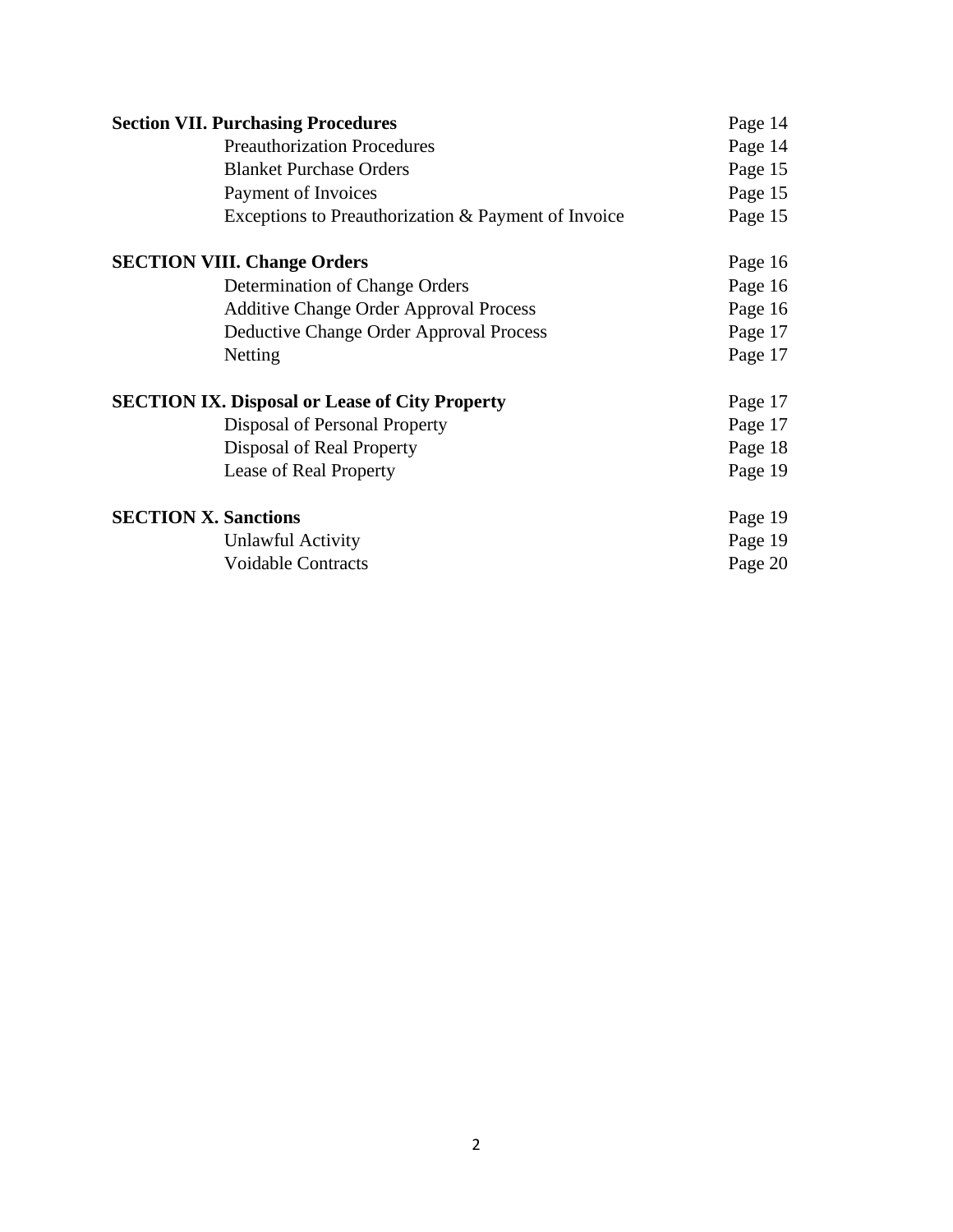# **CEDAR CITY CORPORATION PURCHASING POLICY AND PROCEDURES**

Adopted by Cedar City Resolution No. 12-0926. Amended by Cedar City Resolution No. 13-0212-3, 20-0129, and 22-0323.

### **SECTION I. Definitions**

The following definitions apply to terms used in this policy.

- A. Building improvement projects: The construction or repair of a public building or structure excluding the construction or repair at an international airport.
- B. City property: Any item of real or personal property owned by the City.
- C. Competitive bid: A written response from a contractor, supplier or vendor to a request to provide known and specific services or products as stated in an open advertisement outlining the scope, specifications, and terms and conditions of the proposed contract as well as the criteria that will be used to evaluate the responses.
- D. Donation: A gift of money, services, personal or real property of a tangible or intangible nature given without return consideration to the donor.
- E. Donor: An individual, a group of individuals or an entity that donates money, services, personal or real property of a tangible or intangible nature without return consideration.
- F. Emergency purchases: Purchases of materials or services made to eliminate an imminent risk of damage or loss of public or private property; remedy a condition that poses an immediate physical danger; or reduce a substantial, imminent risk of interruption of an essential public service.
- G. Encumbered: To record committed, planned or obligated expenditures in the accounting records.
- H. Known prospective bidders or responders: Individuals or entities that have responded to competitive bid requests or requests for proposals for similar services or products within the past two years or individuals or entities that have expressed interest in providing services or products similar to those being sought through formal written notification of their interest within the past two years.
- I. Local bidder: A business having all three of the following:
	- 1. A commercial office, store, distribution center or other place of business located within the boundaries of Cedar City, with an intent to remain on a permanent basis. The principal place of business of a local bidder may be elsewhere as long as a local branch meeting the above criteria is present. The domicile of one or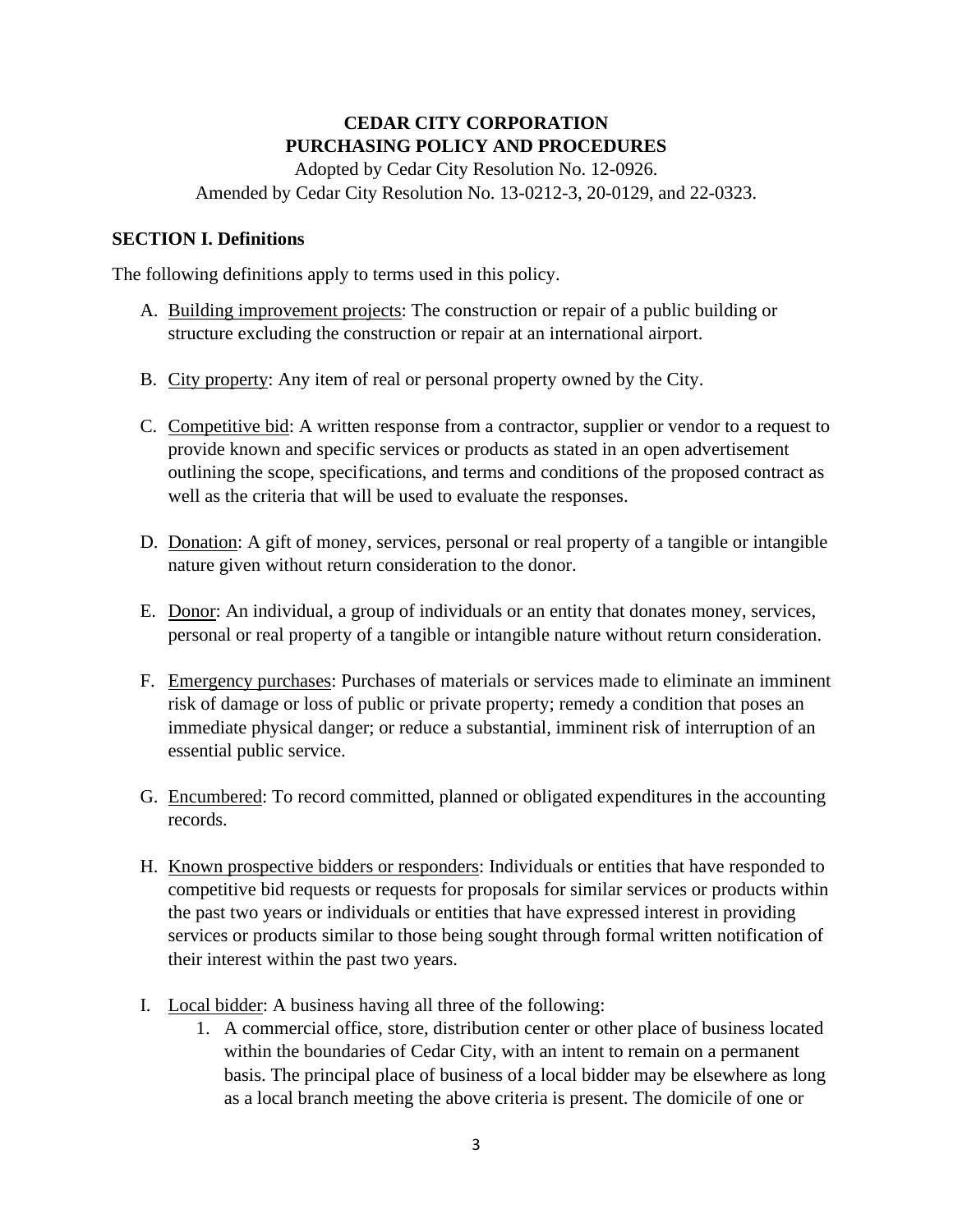more partners, owners, associates, directors, employees or agents shall not qualify for constituting a local bidder in the absence of an actual local business outlet;

- 2. A current City business license; and
- 3. At least one employee physically present at the local business outlet.
- J. Lowest bidder/lowest local bidder: The bidder or local bidder, when the local bidder preference is applied, who has submitted the lowest bid to furnish supplies or contractual services to the City.
- K. Parcel of insignificant property: A continuous parcel of land that, in light of the City's zoning ordinance and engineering standards, is of insufficient size or dimension to allow a building to be erected on said property.
- L. Personal property: All rights and interests in property other than real property.
- M. Public works project: The construction of a park or recreational facility; or a pipeline, culvert, dam, canal, or other system for water, sewage, storm water or flood control; and does not include the replacement or repair of existing infrastructure on private property; construction commencing before June 1, 2003; and construction or repair at an international airport.
- N. Procurement processes: The methods of buying, purchasing, renting, leasing, leasing with an option to purchase, or otherwise acquiring any supplies, services or construction. Examples include competitive bidding, requests for proposals and price quotes.
- O. Real property: City property such as buildings, land, items mined from or produced from the land, and those structures that are attached to land.
- P. Request for proposal: A document used to solicit formal proposals from potential contractors, suppliers or vendors where the nature of the work to be performed or the product to be purchased has the potential to be satisfied with various options, which may be difficult to identify and accurately describe.
- Q. Responsible bidder: A bidder who has submitted a bid to furnish supplies or contractual services to the City and who has complied with the specifications, delivery terms and conditions, and other qualifications and requirements included in the invitation for bids. In determining a responsible bidder, the City may consider the following items:
	- 1. The ability, capacity, experience and skill of the bidder to perform the service required;
	- 2. Whether the bidder can perform, or the contractor provide his or her services within the time specified;
	- 3. The quality and performance of the previous services by the bidder, either to the City or another entity;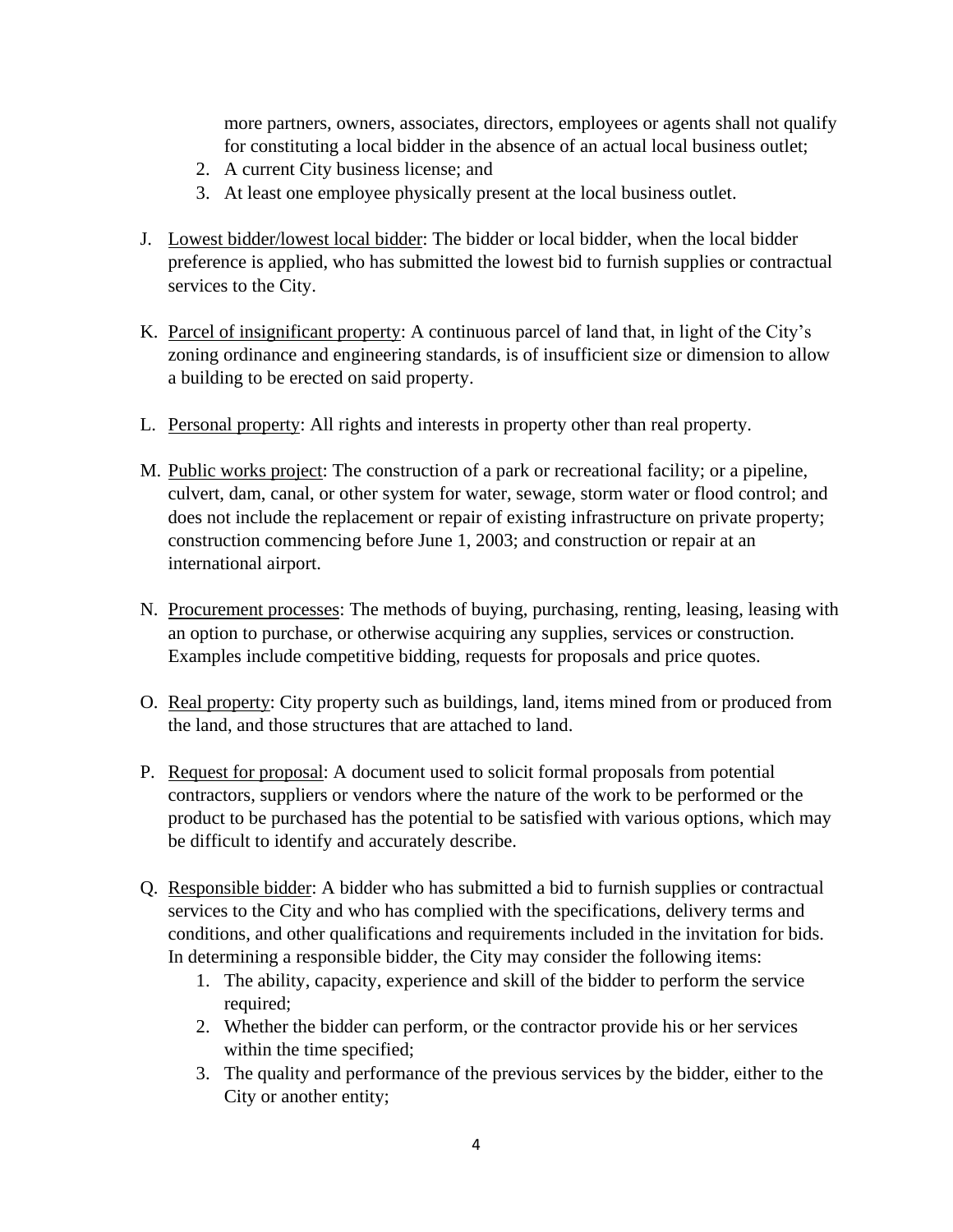- 4. Quality, availability and adaptability of the supplies or contractual services to the particular use required;
- 5. The ability of the bidder to provide future maintenance and service;
- 6. The number and scope of conditions attached to the bid, proposal or price quote;
- 7. The maintenance history of the product, the parts and service costs of the product, existing inventory, mechanics expertise and ease of maintenance; and/or
- 8. The local bidder preference.

### **SECTION II. Procurement Processes**

Except as otherwise required by state or federal law, the City shall accept purchase prices and award contracts pursuant to one of the processes outlined in this section, provided an exception as outlined in section IV does not apply. Section III establishes when each of these processes may be used. The City shall substantially comply with the guidelines for the specific process used, but shall not incur any liability in choosing one alternative over another.

A. Competitive Bids.

The competitive bid process shall be used when the nature of the work to be performed or the product to be purchased is known and can be adequately and accurately described in the bid documents.

- 1. Required documentation. All competitive bids shall have the following minimum documentation:
	- a. A notice inviting bids;
	- b. Specifications; and
	- c. Instructions to bidders.
- 2. At a minimum the notice inviting bids shall consist of the following:
	- a. A general description of the goods and/or services being solicited;
	- b. A physical and/or electronic location where interested parties may access a complete set of bid documents; and
	- c. The time and date when complete bids are due and the location where complete bids are to be submitted.
- 3. The minimum specification requirements shall include a description of the goods and/or services being solicited in enough detail as to enable a reasonable bidder to formulate a bid.
- 4. At a minimum the instructions to bidders shall include the following requirements, when reasonably necessary, considering the types of goods and/or services being solicited:
	- a. Bonding and insurance requirements;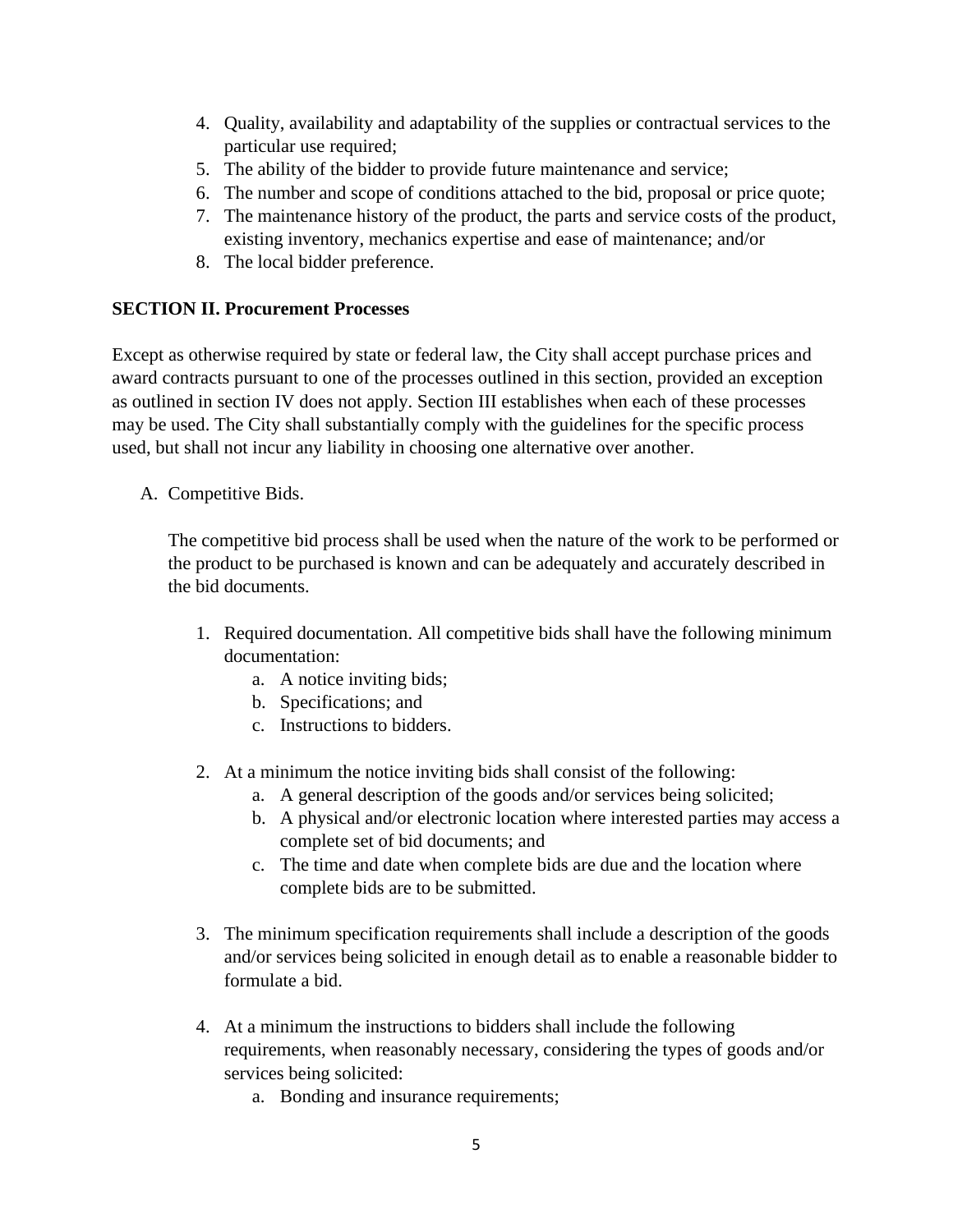- b. The process bidders shall use to ask questions during the bid process;
- c. Site visits;
- d. Necessary licensure requirements;
- e. Due dates and location for submitting bids;
- f. Page limits and format of the bid;
- g. Delivery terms and/or completion deadlines;
- h. The award of bid being contingent on successful negotiation of an agreement with the City; and
- i. The City's right to waive certain matters and/or reject any and all informalities.
- 5. The notice inviting bids shall be published as per the requirements contained in  $II(C)$ .
- 6. The following minimum standards shall apply to all bids:
	- a. Only bids submitted in conformance with the bid documents shall be considered;
	- b. Bids shall be opened in public on the date and at the time and place stated in the public notice; and
	- c. A tabulation of all bids received shall be available for public inspection either electronically or at the City offices during regular business hours for a period of not less than thirty days after the bid opening.
- 7. Bids shall be awarded or rejected pursuant to the provisions set forth in section V.
- B. Request for proposals (RFPs).

The RFP process may be used when the nature of the work to be performed, or the product to be purchased, has the potential to be satisfied with various options which may be difficult to identify and accurately describe. This process shall only be used when the City Manager or a designee determines that this process is more advantageous to the City or the use of the competitive bid process is impractical.

- 1. Required documentation. All RFPs shall have the following minimum documentation:
	- a. A notice inviting proposals;
	- b. A request for proposals; and
	- c. Instructions to responders.
- 2. At a minimum the notice inviting proposals shall consist of the following:
	- a. A general description of the goods and/or services being solicited;
	- b. A physical and/or electronic location where interested parties may access a complete RFP; and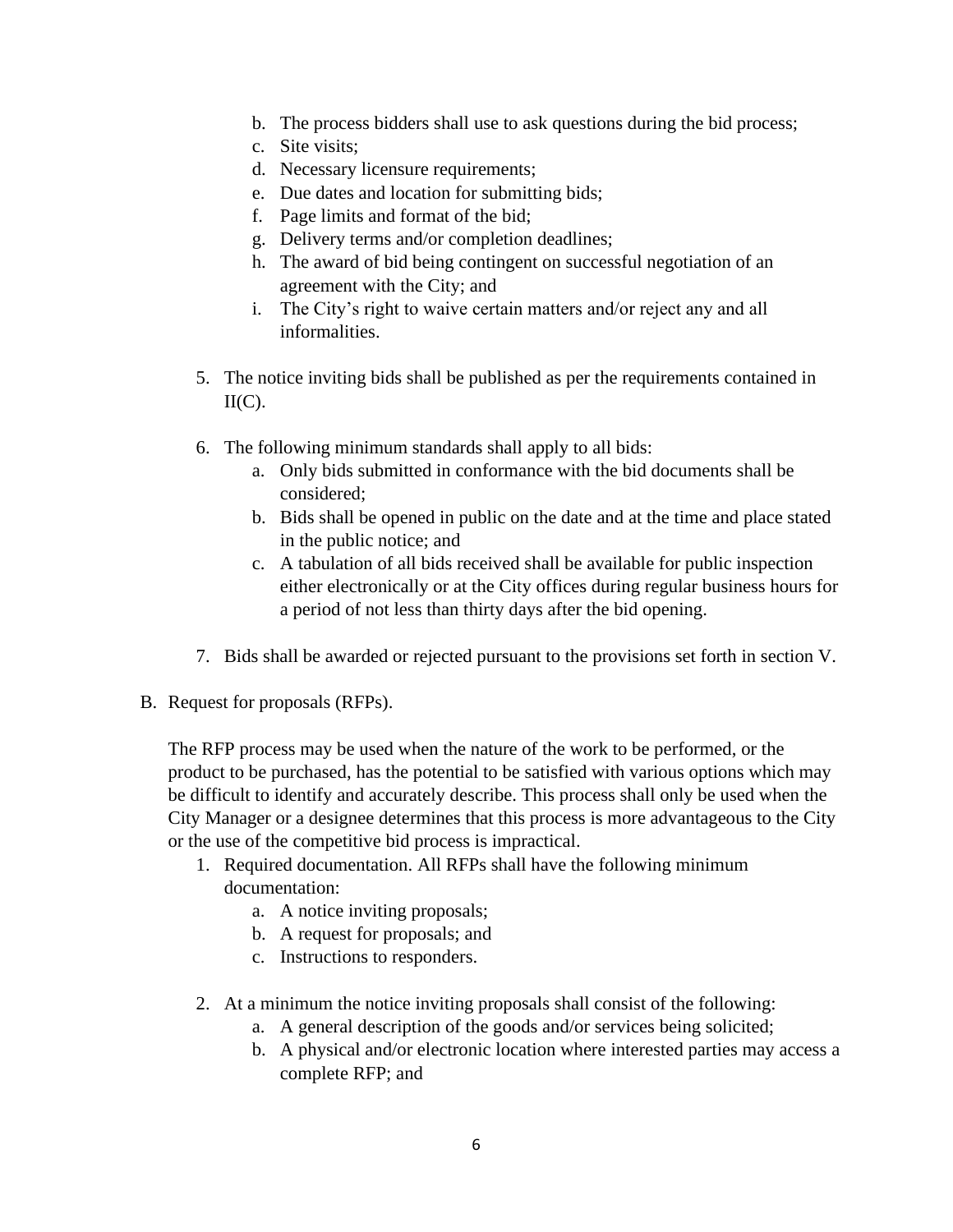- c. The time and date when complete proposals are due and the location where complete proposals are to be submitted.
- 3. The minimum RFP requirements shall include a description of the goods and/or services being solicited in enough detail so that a reasonable responder can formulate a proposal.
- 4. At a minimum the instructions to responders shall include the following requirements, when reasonably necessary, considering the types of goods and/or services being solicited:
	- a. Bonding and insurance requirements;
	- b. The process responders shall use to ask questions during the proposal process;
	- c. Site visits;
	- d. Necessary licensure requirements;
	- e. Due dates and location for submitting proposals;
	- f. Page limits and format of the bid;
	- g. Delivery terms and/or completion deadlines;
	- h. The award of proposal being contingent on successful negotiation of an agreement with the City; and
	- i. The City's right to waive certain matters and/or reject any and all informalities.
- 5. The notice inviting proposals shall be published as per the requirements contained in  $II(C)$ .
- 6. The following minimum standards shall apply to all proposal reviews:
	- a. Only proposals submitted in conformance with the RFP documents shall be considered;
	- b. Proposals shall be evaluated on the basis of compliance with the notice requesting proposals; and
	- c. A tabulation of all proposals received shall be available for public inspection either electronically or at the City offices during regular business hours for a period of not less than thirty days after acceptance of a proposal.
- 7. Revisions to submitted proposals
	- a. Revisions of proposals may be permitted after submission, and prior to selection, for the purpose of obtaining the best and final offers.
	- b. Discussions may be conducted with responders who submit responsible proposals when the City finds a reasonable likelihood that the proposal will be selected and identifies a need to further clarify its understanding of the elements of the proposal.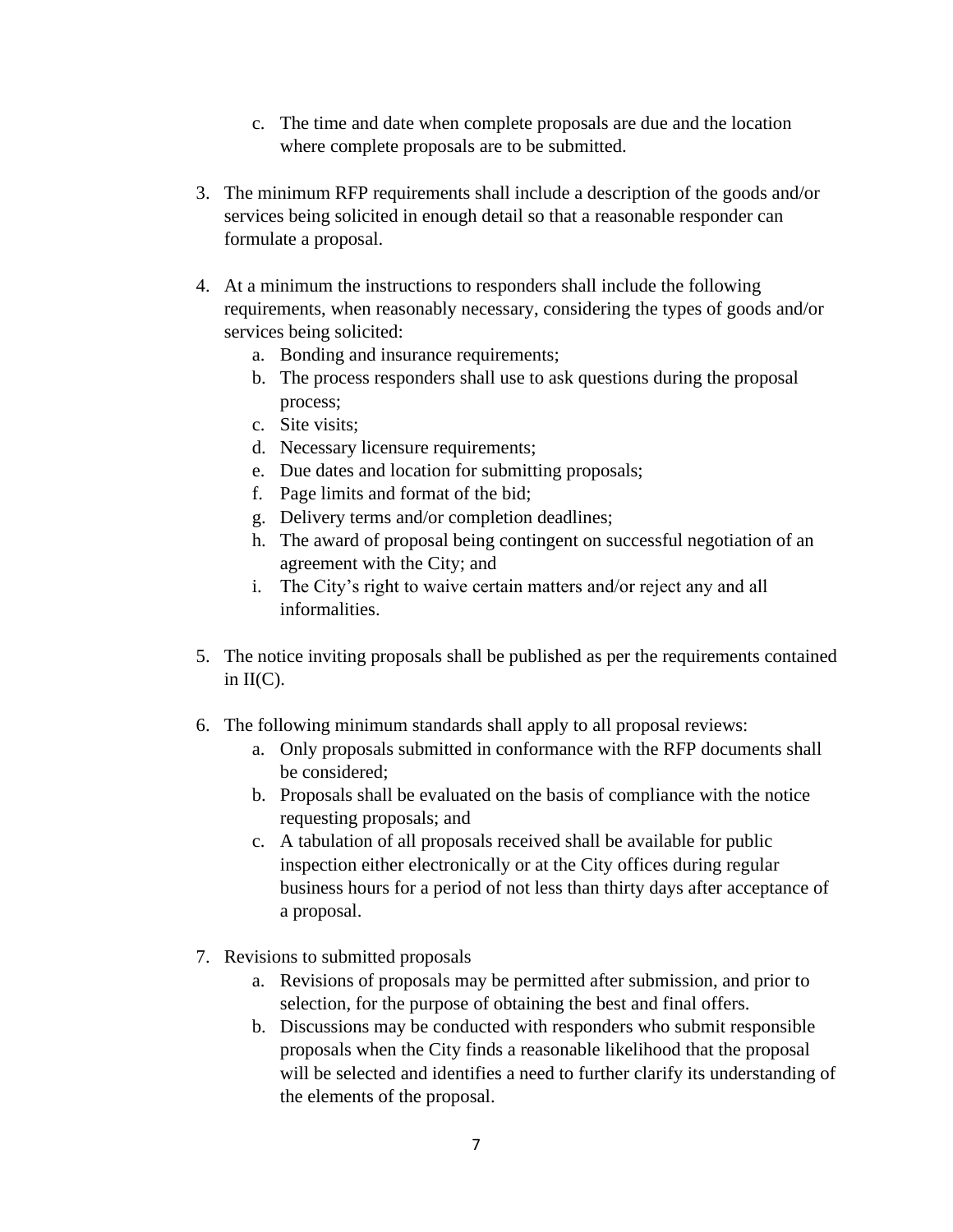- c. Responders who submit responsible proposals shall be accorded fair and equal treatment with respect to opportunities for discussion and revisions of proposals.
- d. During discussions, information derived from submitted proposals shall not be disclosed to competing responders.
- 8. Proposals shall be awarded or rejected pursuant to the provisions set forth in section V.
- C. Notice publication requirements for competitive bidding and request for proposals.

Except as otherwise required by state or federal law, the following shall be the publication requirements for competitive bidding and requests for proposals:

- 1. Notices for all public works and building improvement projects that have an estimated cost exceeding the State of Utah's statutory bid limit shall be published twice at least five days before the due date for the bids or proposals. Notices shall be published in a newspaper of general circulation within the City and on a web page established by the collective efforts of Utah's newspapers.
- 2. All other notices shall be published once at least five days before the due date for the bids or proposals. The notices shall be published in a newspaper of general circulation within the City and on a web page established by the collective efforts of Utah's newspapers. In addition, notices may be published at least five days before the due date on the Cedar City web page.
- 3. Notices published in the newspaper and on the internet may also be delivered to known prospective bidders or responders. If notices are delivered to one known prospective bidder or responder, they shall be delivered to all known prospective bidders or responders.
- D. Price Quotes:
	- 1. Price quotes may be sought when the time and cost of using the competitive bid or request for proposals process is prohibitive.
	- 2. Whenever possible, three price quotes shall be received.
	- 3. To promote consistency, price quotes shall be solicited by written request that provides a general description of the work to be performed or the product to be purchased. Price quotes may also be solicited from published prices from various vendors, such as through internet advertisements.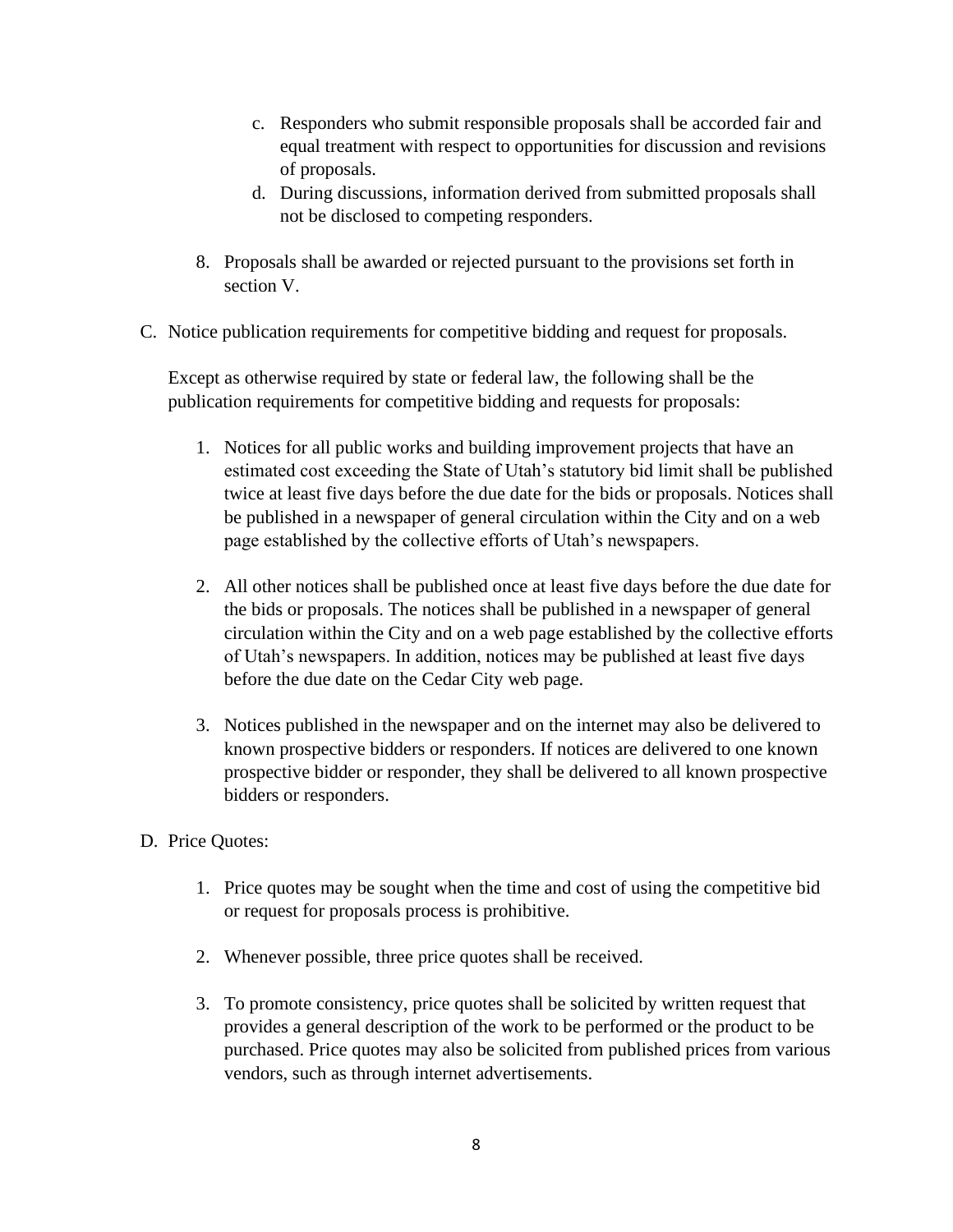### **SECTION III. Criteria for Using Procurement Processes**

Except as otherwise required by state or federal law, the following dollar limits shall govern the procurement processes identified in section II. Dollar limits shall apply to individual purchases or contracts, to like items rather than broad categories of purchases, and to City departments and divisions individually as identified in the City's annual budget, rather than to the City as a whole.

- A. Purchases and contracts estimated below \$3,000.
	- 1. Purchases and contracts estimated below \$3,000 are not subject to the procurement processes identified in section II.
	- 2. When practical, the procurement processes identified in section II or the obtaining of verbal price quotes is encouraged.
- B. Purchases and contracts estimated at \$3,000 but below \$12,000.
	- 1. Purchases and contracts estimated at \$3,000 but below \$12,000 shall, at a minimum, follow the procedures outlined in section II(D) for price quotes.
	- 2. When practical, the competitive bid process as outlined in section  $II(A)$  is encouraged.
	- 3. When the nature of the work to be performed or the product to be purchased has the potential to be satisfied with various options, which may be difficult to identify and accurately describe, the request for proposal process as outlined in section II(B) shall be used.
- C. Purchases and contracts estimated at \$12,000 or higher.
	- 1. Purchases and contracts estimated at \$12,000 or higher, shall follow the procedures outlined in section II(A) or (B).

#### **SECTION IV. Exceptions to the Procurement Processes.**

While the procurement processes in section II are encouraged, unless otherwise required by state or federal law, they shall not be required in the following situations:

A. Professional Service Contracts.

Upon approval of the City Manager, or a designee, professional services including but not limited to: auditing, appraisals, architecture, banking, artistic design, engineering,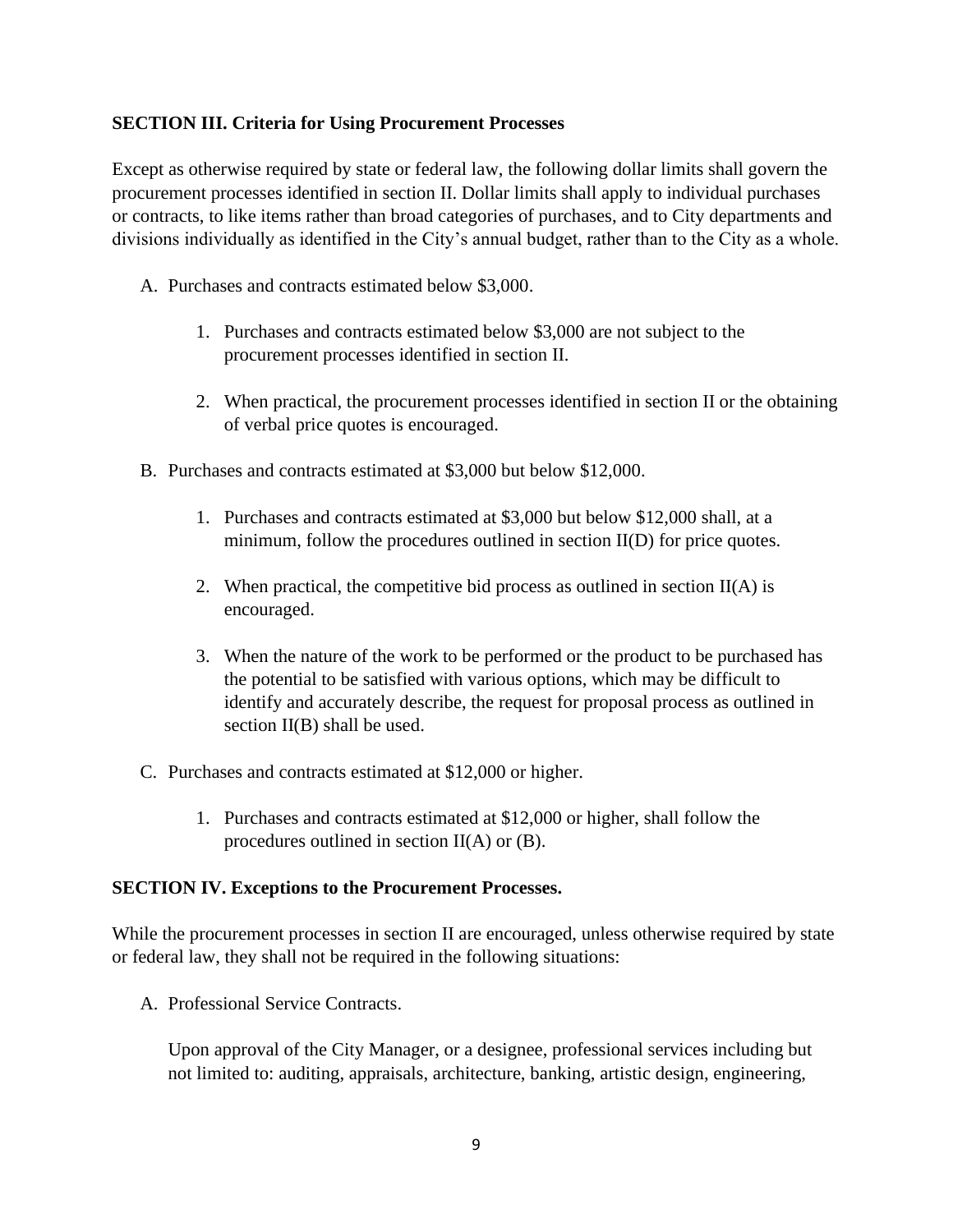legal and other consulting services, may be awarded based on professional qualifications, service ability, cost of service and other criteria.

B. Contracts not suitable to competitive bidding.

Contracts, which by their nature, are not suitable for competitive bidding include:

- 1. Contracts that may only be available from a single source;
- 2. Contracts for additions to and repairs and maintenance of buildings or equipment that may more efficiently or effectively be performed by a particular person or firm;
- 3. Contracts for equipment and parts more compatible with existing equipment and parts inventories or the skills of trained City personnel; and
- 4. Contracts for artistic performances and events such as concerts, comedy acts, variety shows, magic acts, races, rodeos, tournaments, festivals, and other such performances and/or events where the nature of the event is not conducive to competitive bidding.
- C. Auction, bankruptcy, close-out and internet sales.

Purchases of supplies, materials and equipment may be made at auctions, bankruptcy or close-out sales or on the internet, when the City Manager determines that such purchases would be made at a cost below the current market cost.

D. Exchanges

Real or personal property shall be exchanged between the City and any public agency by mutual agreement of all agencies involved.

E. Agreements with other agencies

The City shall have the power to enter into joint purchase agreements with any or all other public agencies within the state for the purchase of any commodity if the City Council finds the joint purchase agreement to be in the best interest of the City.

F. Projects performed by City employees

City employees may be used to complete City projects provided the City complies with state statutory requirements governing contracts for municipal public improvements.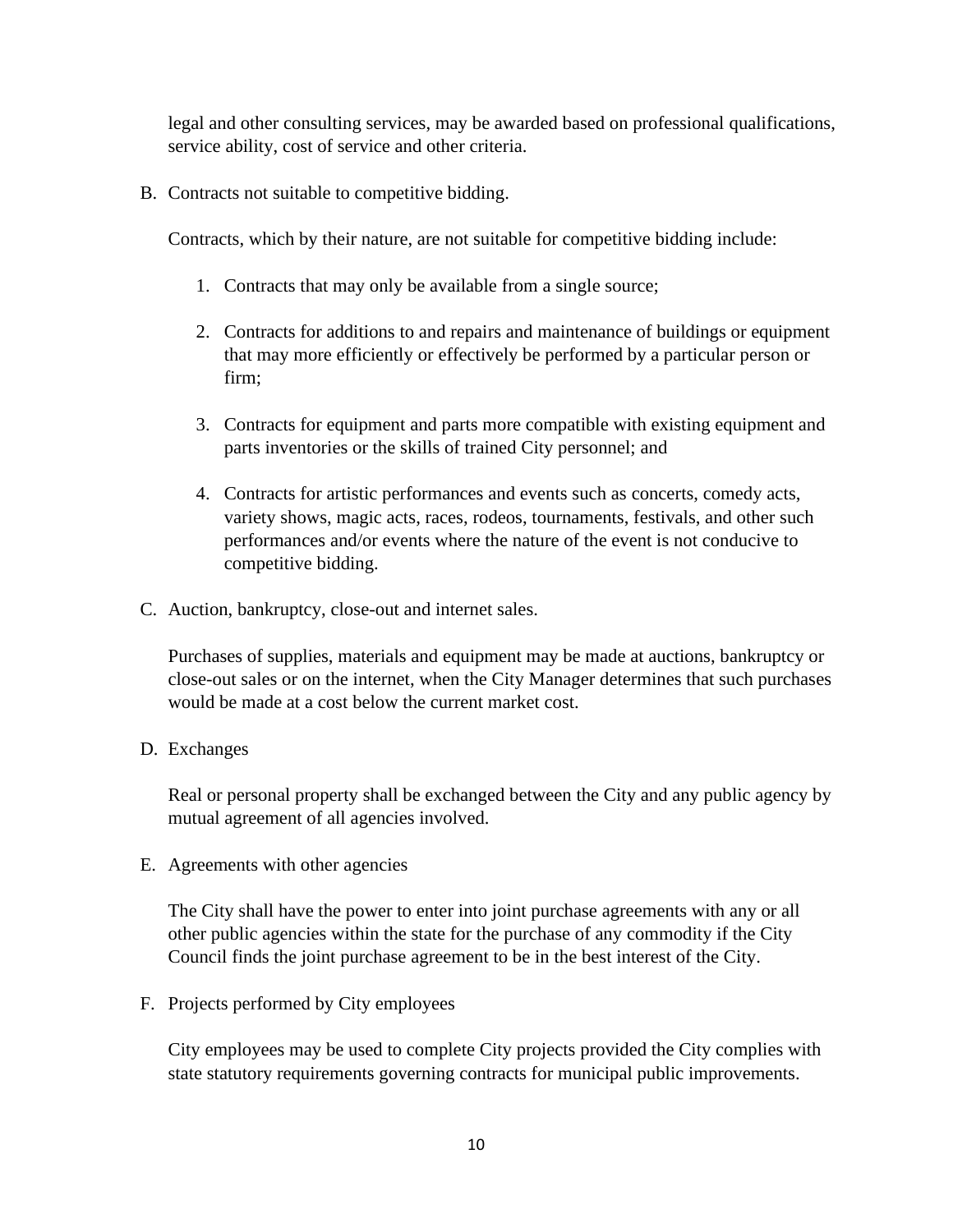G. State and other municipal government bid lists

The City may purchase supplies or goods, but not services, from the vendor who has submitted the lowest bid price for such items to the State of Utah purchasing office at the quoted price without any solicitation or price quotation or invitation to bid. For such purposes, the quoted price shall be deemed to be the lowest price available for such items and the City need not follow any other bidding requirements unless the cost of the proposed purchase on the State of Utah bid list exceeds twelve thousand dollars (\$12,000.00). If the State bid list price exceeds twelve thousand dollars (\$12,000.00) the City shall solicit bids in conformance with the procedures in this policy. If a local vendor, or vendors, bid on the item, and the local vendor, or vendors, are within one and one half percent (1.5%) of the state bid list, the bid shall be awarded to the local vendor with the lowest submitted price. Local vendors that have the low State bid price at the time of the purchase shall be required to honor the State bid list price and not receive a one and one half percent (1.5%) preference. For purposes of this policy local vendor is defined as a vendor with a principal place of business located within Cedar City and a valid Cedar City business license.

H. Utah Correctional Industries Division

The City may purchase goods and services produced and sold by the Utah Correctional Industries Division.

I. Grant and donor instructions and restrictions

City department and division heads are not prohibited from accepting cash or noncash grants and donations with specific instructions or restrictions that may conflict with the City's procurement processes. When such grants and donations are accepted, the grant and donor instructions and restrictions shall be followed when in conflict with City procurement processes.

J. Emergencies

The City Manager or his or her designee may authorize emergency purchases of materials or services.

### **SECTION V. Awarding Bids and Selecting Proposals.**

Bids and proposals shall be evaluated and awarded or rejected in conformance with the requirements of the bid documents and this policy.

A. Awarding /rejecting bids and proposals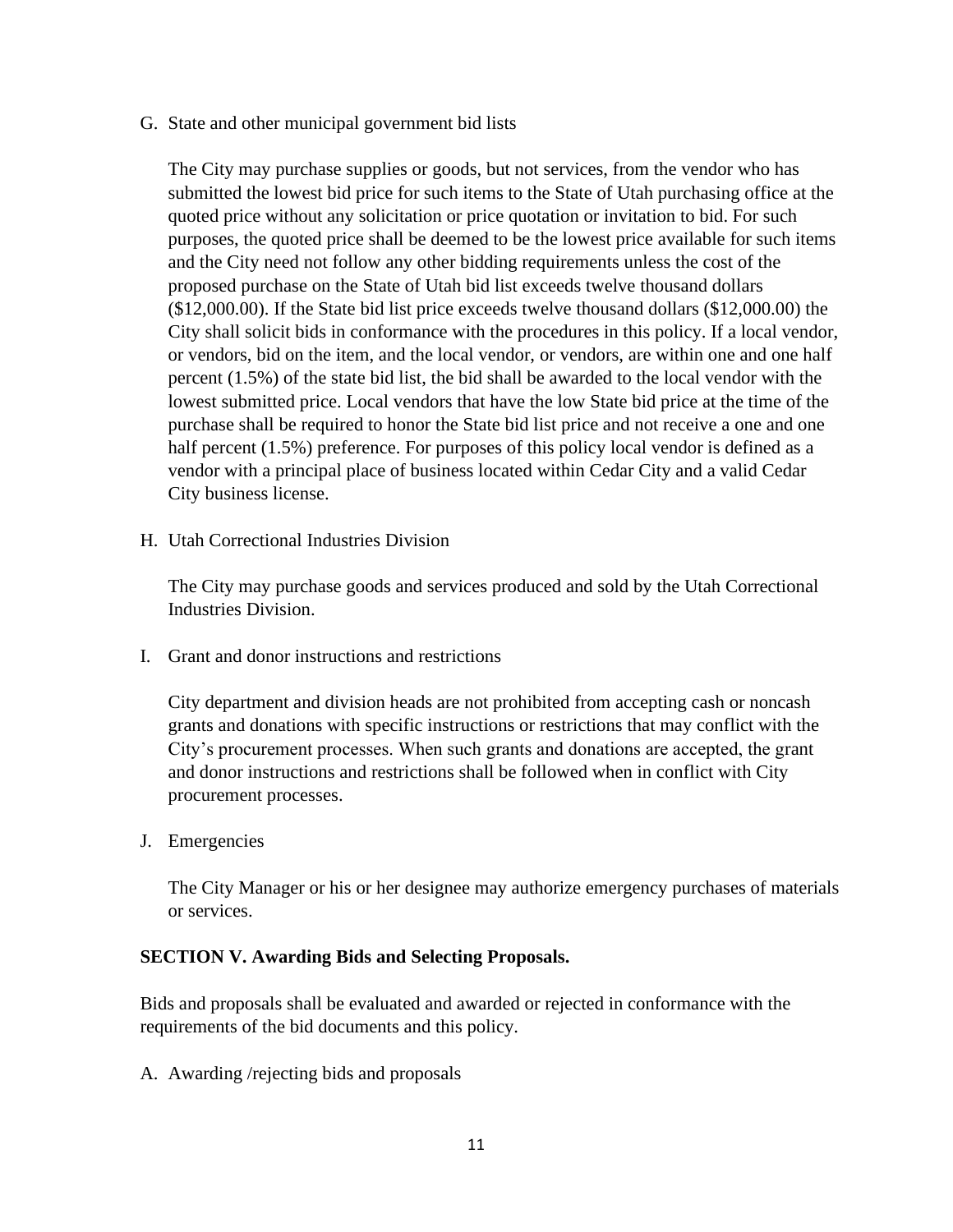- 1. All bids required by the procurement criteria outlined in section III of this policy shall be awarded by the Cedar City Council except when the conditions outlined in sections  $V(A)(3)$  and (4) apply.
- 2. All proposals required by the procurement criteria outlined in section III of this policy shall be awarded by the Cedar City Council after considering cost benefit, staff recommendations and the criteria outlined in the RFP.
- 3. With the Mayor's authorization, and upon notification being provided to the City Council, City division and department heads shall have the authority to award bids between \$15,000 and \$50,000 when all of the following conditions are met:
	- a. The award is granted to the lowest bidder or the lowest local bidder under the local bidder preference in section V(E). When the lowest bidder or the lowest local bidder may not be a responsible bidder, the authority to award the bid shall revert back to the City Council, and
	- b. The award is for purchases approved as part of the City's annual budget.
- 4. City division and department heads shall have the authority to award bids and proposals under \$15,000 when all of the following conditions are met:
	- a. The award is granted to the lowest bidder or the lowest local bidder under the local bidder preference in section V(E). When the lowest bidder or the lowest local bidder may not be a responsible bidder, the authority to award the bid shall revert back to the City Council, and
	- b. The award is for purchases approved as part of the City's annual budget.
- B. Rejection of all bids or proposals

Those authorized to approve or reject bids and proposals under section  $V(A)$  are also authorized to reject all bids or proposals presented, and may re-advertise for bids or proposals using the procurement processes outline in sections II and III.

C. Tie bids

When two or more bids are received that are equal in price, quality and service, the City Manager or designee may negotiate with the bidders to obtain the best bid possible.

D. Single bids

The City Manager or designee may require a price or cost analysis when only one bid is received. The bidder may be required to furnish a detailed cost proposal, and the bid award may be subject to subsequent negotiations.

E. Local bidder preference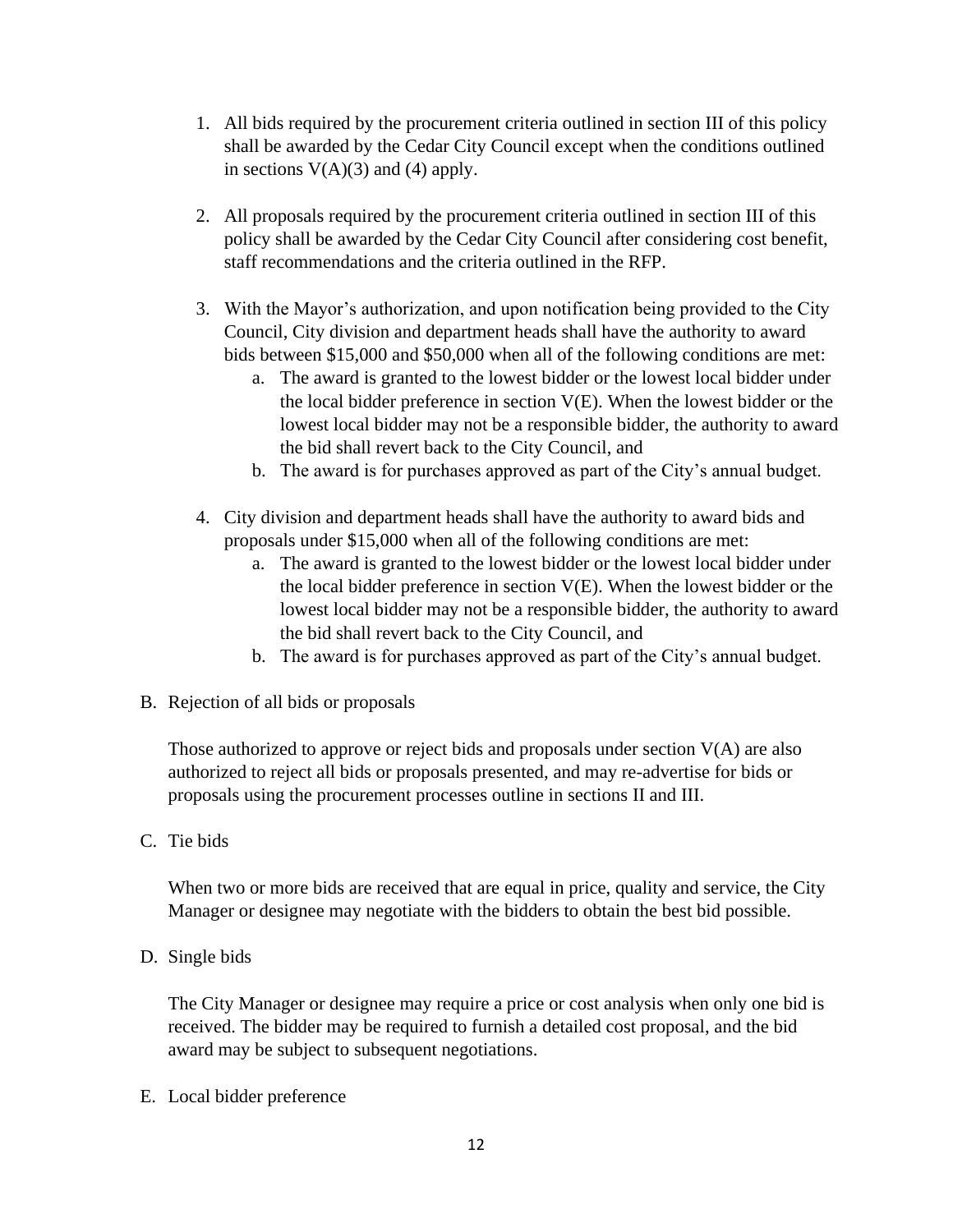- 1. In awarding bids for public work or for the procurement of supplies or services preference shall be given to local bidders, unless prohibited by federal law or by the terms of a federal grant or loan; the proceeds of which are used to fund the public work or procurement of supplies or services.
- 2. When the lowest responsible bidder is not a local bidder and local bidders are within five percent of the lowest responsible bid, the lowest responsible local bidder shall be awarded the bid if the lowest responsible local bidder agrees in writing to meet the lowest responsible bid within seventy-two hours after being notified by the City of the option to exercise the local bidder preference.
	- a. If the lowest responsible local bidder elects not to exercise the local bidder preference, the next lowest responsible local bidder who is within five percent of the lowest responsible bid shall be given the option to exercise the local bidder preference. This process shall continue until a qualified local bidder exercises the option or until there are no more local bidders within five percent of the lowest responsible bid.
	- b. The City's notice to the lowest responsible local bidder shall contain the exact bid amount submitted by the lowest responsible bidder.
	- c. The City shall not enter into a contract with regard to the bid until the seventy-two hours beginning with notification to the local bidder has elapsed.
- 3. If no bidders qualify as local bidders, the same preference and procedures shall be extended to bidders from Iron County.

### **SECTION VI. Donations.**

This section shall not apply to federal and state grants. The City is not obligated to accept donations, and in fact, should not accept donations for projects that have not received approval from the City Council.

A. Cash donations

Before accepting a cash donation of more than \$250, the City department or division head receiving the donation shall obtain in writing from the donor all of the following:

- 1. The amount of the donation;
- 2. All donor instructions and restrictions governing the donation; and
- 3. Actions the City must take with any excess donated funds after the intended purpose of the donation has been met.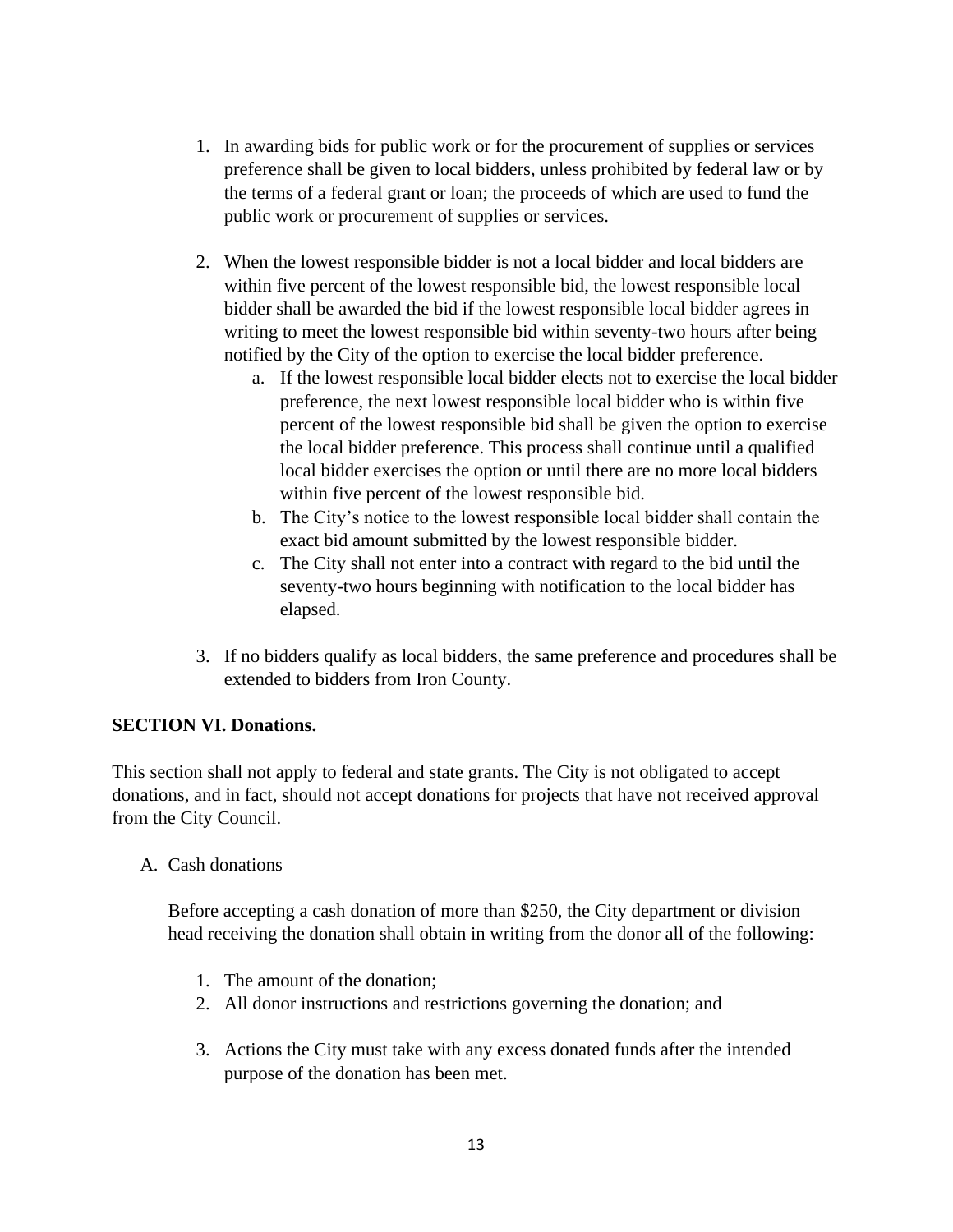The City shall not incur any liability associated with the purpose of donated funds until all of the cash has been received.

B. Noncash donations

Before taking possession of a noncash donation with a fair market value in excess of \$1,000, the City department or division head receiving the donation shall obtain written validation from the donor that the noncash donation has been paid for and is free of all third-party obligations.

## **SECTION VII. Purchasing Procedures**

Subsequent to compliance with all bid requirements set forth herein, the following shall govern purchasing procedures:

A. Preauthorization procedures

Purchases for goods and services not exempted in section VII(D) shall be preauthorized prior to the purchase being made.

- 1. Uniform purchase order forms approved by the Finance Director shall be used to obtain preauthorization for purchases.
- 2. Subsequent to compliance with all bid requirements, the department or division shall complete a purchase order and submit it to the finance department. The Finance Director or his or her designee shall review the purchase order for budget compliance and completeness and forward the approved purchase order to the City Manager or, in the absence of the City Manager, his or her designee.
- 3. Upon approval by the City Manager or his or her designee, the purchase order will be returned to accounts payable and, where possible, budgeted funds encumbered.
- 4. A copy of the approved purchase order will then be returned to the department or division and serves as notification that the purchase has been authorized.
- 5. Based on the parameters of the approved purchase order, the purchase can then be made.
- B. Blanket purchase orders

A single purchase order may be preauthorized, and budgeted funds encumbered for the entire amount of contracts and for blanket purchase orders to reduce paperwork and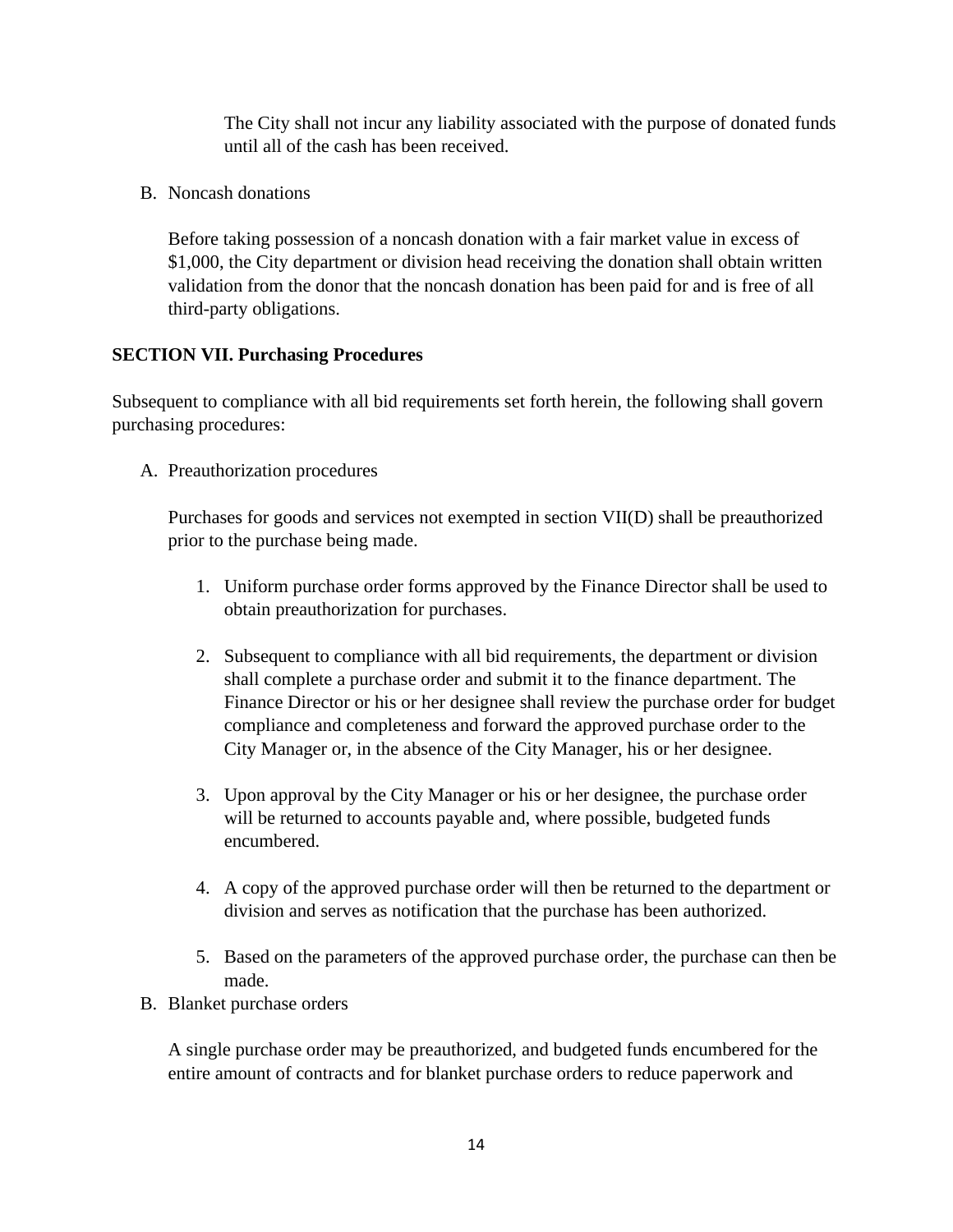authorization time associated with multiple purchases throughout the year from the same vendor.

C. Payment of invoices

The division or department shall submit the invoice to accounts payable for payment. Invoices to be paid shall be accompanied by a copy of the preauthorized purchase order, or when a blanket purchase order is being used, the face of the invoice shall make reference to the blanket purchase order.

Checks will be released to vendors after final approval by the City Council. In rare instances checks may be released prior to City Council approval, when deemed necessary and appropriate by the City Manager or the Mayor.

- D. Exceptions to preauthorization and/or payment of invoice procedures:
	- 1. Purchase Cards
		- a. The City may utilize a purchase card program as an alternative to purchase orders to provide a more efficient, cost-effective method of purchasing and paying for small-dollar transactions. An essential element of any purchase card program instituted by the City shall be the ability to establish monthly and single purchase limits. The maximum limits shall be \$7,500 per employee for monthly purchases and \$2,000 per employee for single purchases. Due to the particular work assigned to fleet maintenance, fleet maintenance purchasing card maximum limits shall be \$15,000 per employee for monthly purchases and \$3,000 per employee for single purchases.
		- b. Department and division heads shall have the authority to designate employees who are issued purchase cards and establish purchasing limits within the overall parameters of this policy. All employees who are issued a purchasing card shall attend purchase card training prior to being issued the card and shall adhere to the policies and procedures developed for the purchase card program.
	- 2. Recurring monthly charges for goods and services such as utility and fuel bills.
	- 3. Travel per diem and other reimbursements to employees and other agents of the City including witness fees.
	- 4. Refunds of deposits, overpayments and payments for services that ultimately are not provided to the customer.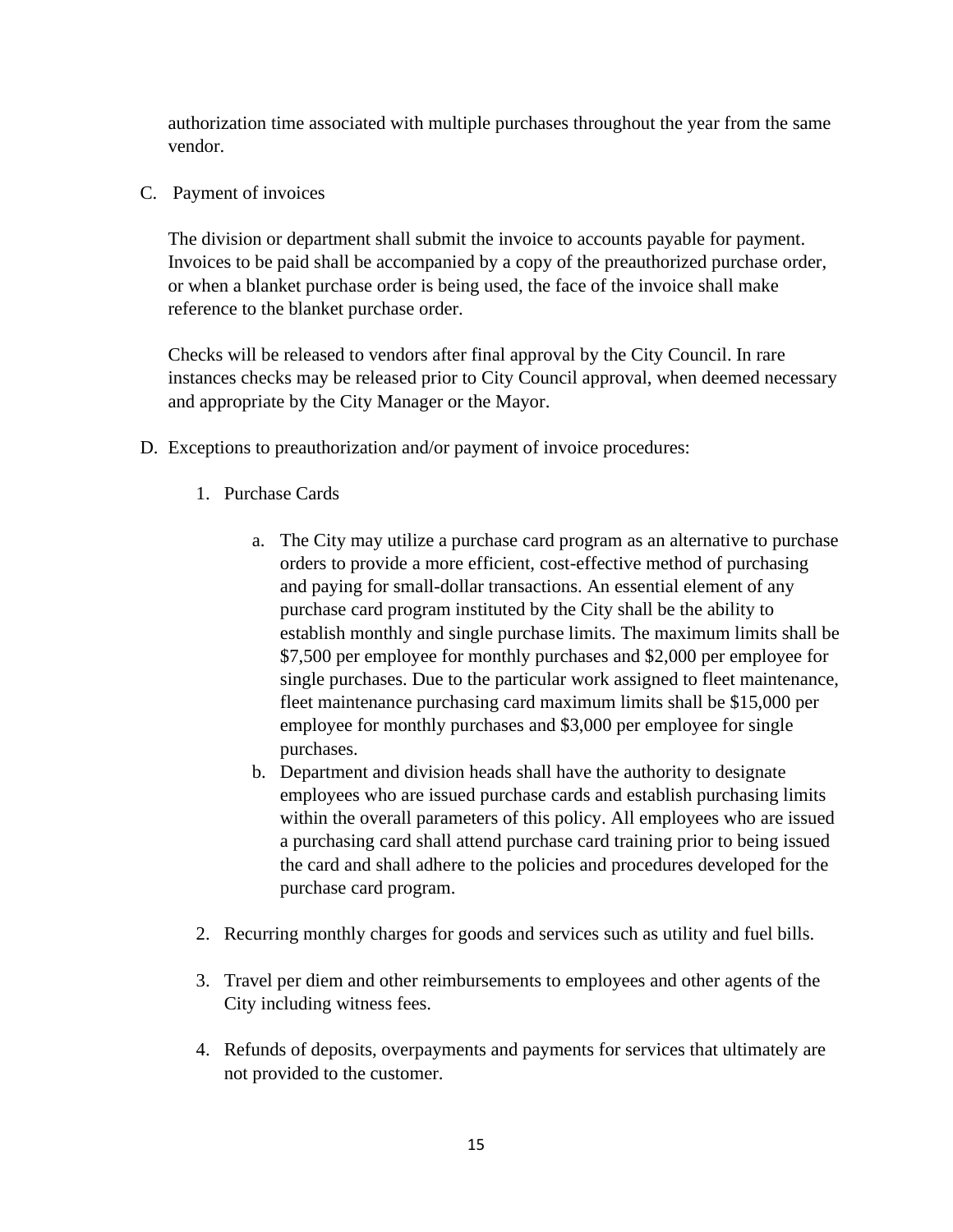- 5. The City Manager or his or her designee may authorize emergency purchases of materials or services.
- 6. Electronic transfers of funds from City accounts to facilitate bond payments, bond closings and other operational needs of the City when other options are not available, and upon approval of the City Treasurer and the City Manager or the Mayor.
- 7. When a cost savings or the loss of a cost savings of the greater of \$100 or five percent of the price would result due to a time deadline upon approval of the department head and the City Manager.
- 8. Use of the City's credit card after obtaining a preauthorized purchase order.

## **SECTION VIII. Change Orders**

The City recognizes that change orders are a normal component of the procurement process. This section outlines when modifications to approved competitive bids or proposals qualify as change orders and the approval process for change orders.

A. Determination of change orders

Modifications to approved contracts shall be deemed change orders when the Mayor and City Manager determine that:

- 1. The modification is related in some manner to the same project approved in the contract, and
- 2. Treating the modification as a change order would maximize efficiency in completion of and cost savings to the City.

Modifications deemed change orders shall not be required to go through the procurement processes outlined in section II of this policy.

- B. Additive change order approval process
	- 1. Individual change orders below \$3,000 or two percent of the contract amount, whichever is less, may be approved by the responsible department head after consultation with the project manager, provided the change order is within the approved project budget. Change orders similar in nature and timing shall not be split into multiple change orders to fall below the \$3,000 threshold.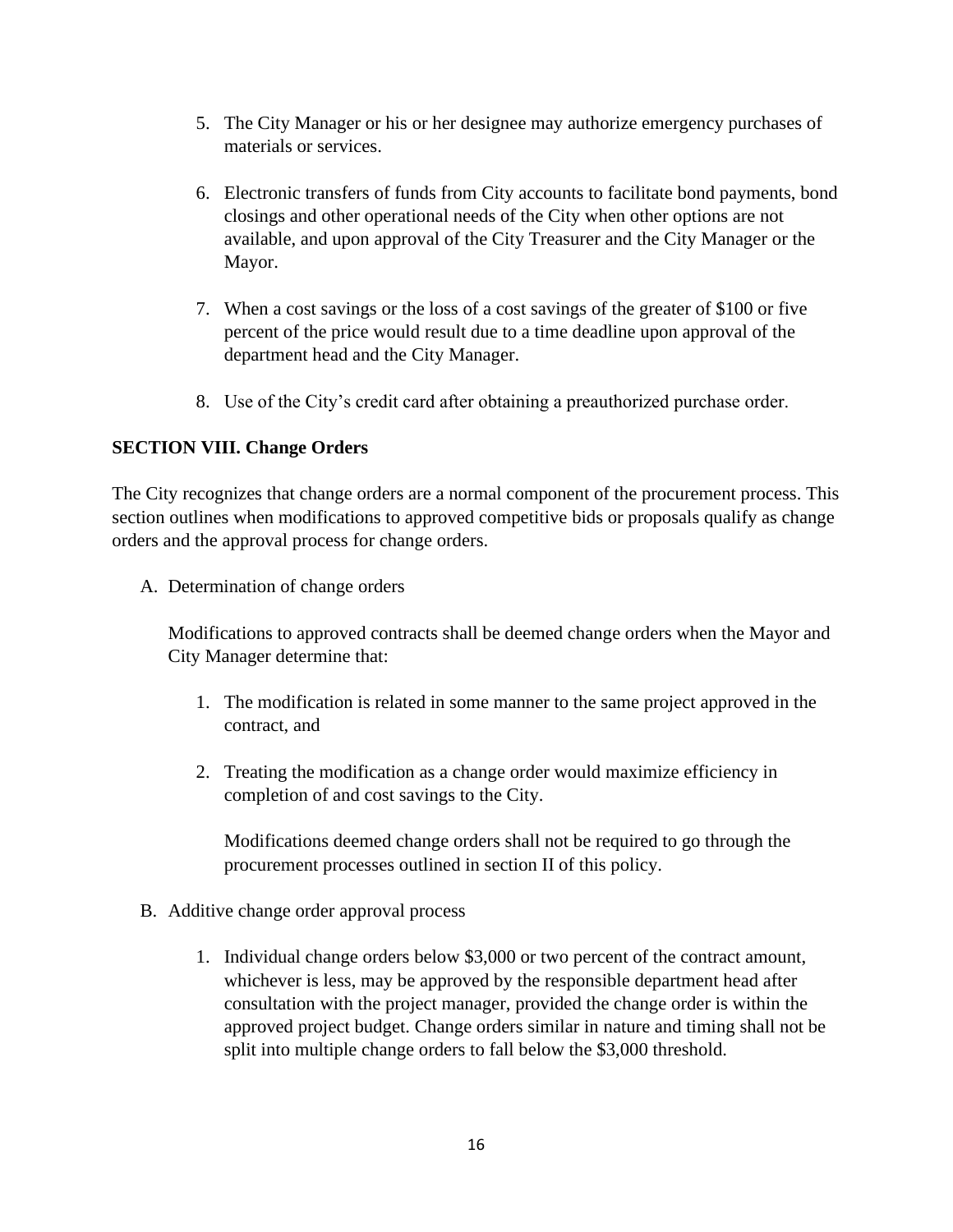- 2. Individual change orders \$3,000 and above shall be approved by the Mayor and City Manager after consultation with the responsible department head and project manager, provided the change order is within the approved project budget.
- 3. All change orders that will exceed the approved project budget shall be approved by the City Council before work is initiated.
- C. Deductive change order approval process
	- 1. The responsible department head, after consultation with the project manager, may approve change orders below two percent of the contract amount.
	- 2. The Mayor and City Manager may approve change orders totaling two percent, but below five percent, of the contract amount.
	- 3. Change orders of five percent or more shall be approved by the City Council.
- D. Netting
	- 1. The netting of cost increases and decreases to arrive at an additive or deductive change order is allowed only when items contained in the original contract are being upgraded, downgraded or replaced with related items that will serve the same, or a similar function or purpose.
	- 2. When netting is used, the resulting additive or deductive change order shall follow the applicable approval process outlined in section VIII(B) or (C).

## **SECTION IX. Disposal or Lease of City Property.**

- A. Disposal of personal property
	- 1. Disposal of personal property with an estimated value less than \$1,000:
		- a. If the personal property in question is a consumable item such as office supplies, cleaning supplies, or other such supplies that are not in a condition to provide a beneficial use to the City, then such materials may be disposed of. The preferred method of disposal is by recycling the material. If recycling is not available the items may be placed in the garbage.
		- b. Items of personal property owned by the City that are provided for sale to the public, with prices established in the City's consolidated fee schedule, may be disposed of by the various departments without further process.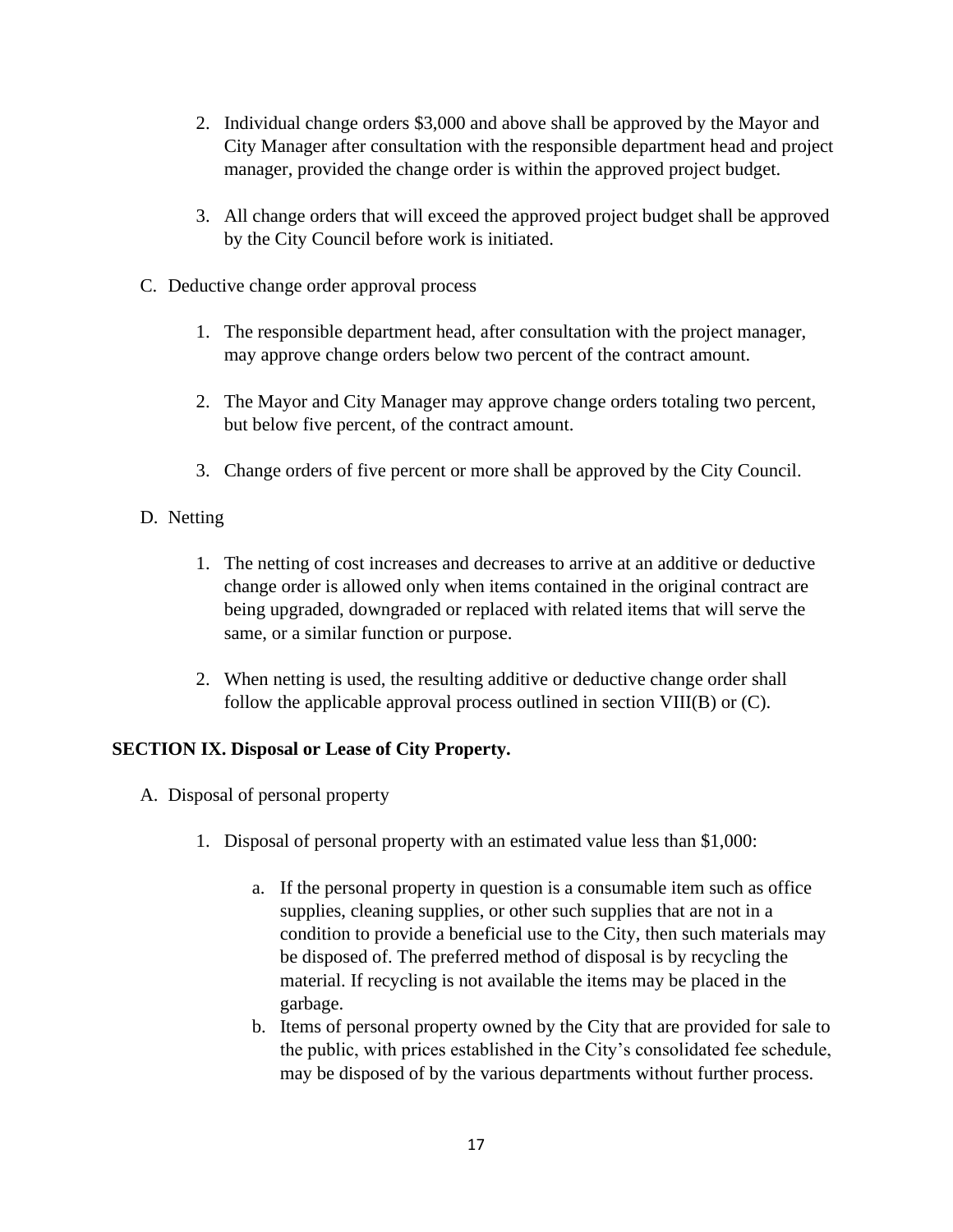- c. If the item of personal property in question is not a consumable item such as cell phones, keyboards, tools, hand guns, auto parts, sporting equipment or other such items, the following is the process for disposal:
	- i. The department head shall gather an inventory of the items and provide said inventory to the City Manager. The inventory shall include a proposed method of disposal for each item.
	- ii. Once the inventory is given to the City Manager, and the City Manager approves of the disposal of the items contained in the inventory and the method of disposal, the department may dispose of the items. Methods of disposal include exchange, recycling, sale, donation, or depositing the property in the garbage. In choosing the method of disposal the department head shall give primary consideration to the method of disposal that will provide 20 the maximum benefit to the City and protect any confidential information. Recycling of used electronic devices is considered providing a benefit to the City.
- 2. Disposal of personal property with a value equal to or greater than \$1,000.00:
	- a. If a department has an item of personal property it would like to dispose of with an estimated value exceeding \$1,000.00, the department head shall request permission to dispose of the item from the City Council.
	- b. Once the City Council has given its permission to dispose of an item the department head may dispose of the item by recycling it, selling it at a public auction, or using it toward an exchange.
- B. Disposal of real property
	- 1. Other than rights of way, easements, or licenses reasonably anticipated to last no more than two years, all disposals of real property shall, at the minimum, follow the following procedure:
		- a. Receive a recommendation from the Planning Commission.
		- b. The property shall be appraised by a real estate appraiser that is duly licensed by the State of Utah. The appraisal shall be completed within six months of the proposed disposal, or at a date closer to the disposal if the City deems market conditions favorable to generating a greater sale price. The City may reserve the right to select the appraiser; however, once the appraiser is selected, the appraisal will be ordered by the City. All appraisal costs shall be prepaid for by the party who initiated the property disposal.
		- c. The property shall be placed for public bid with public notice being published one time at least 10 days prior to the closing of the public bid process. Notice shall be posted on the City's web page, in a newspaper of general circulation, and provided to known bidders.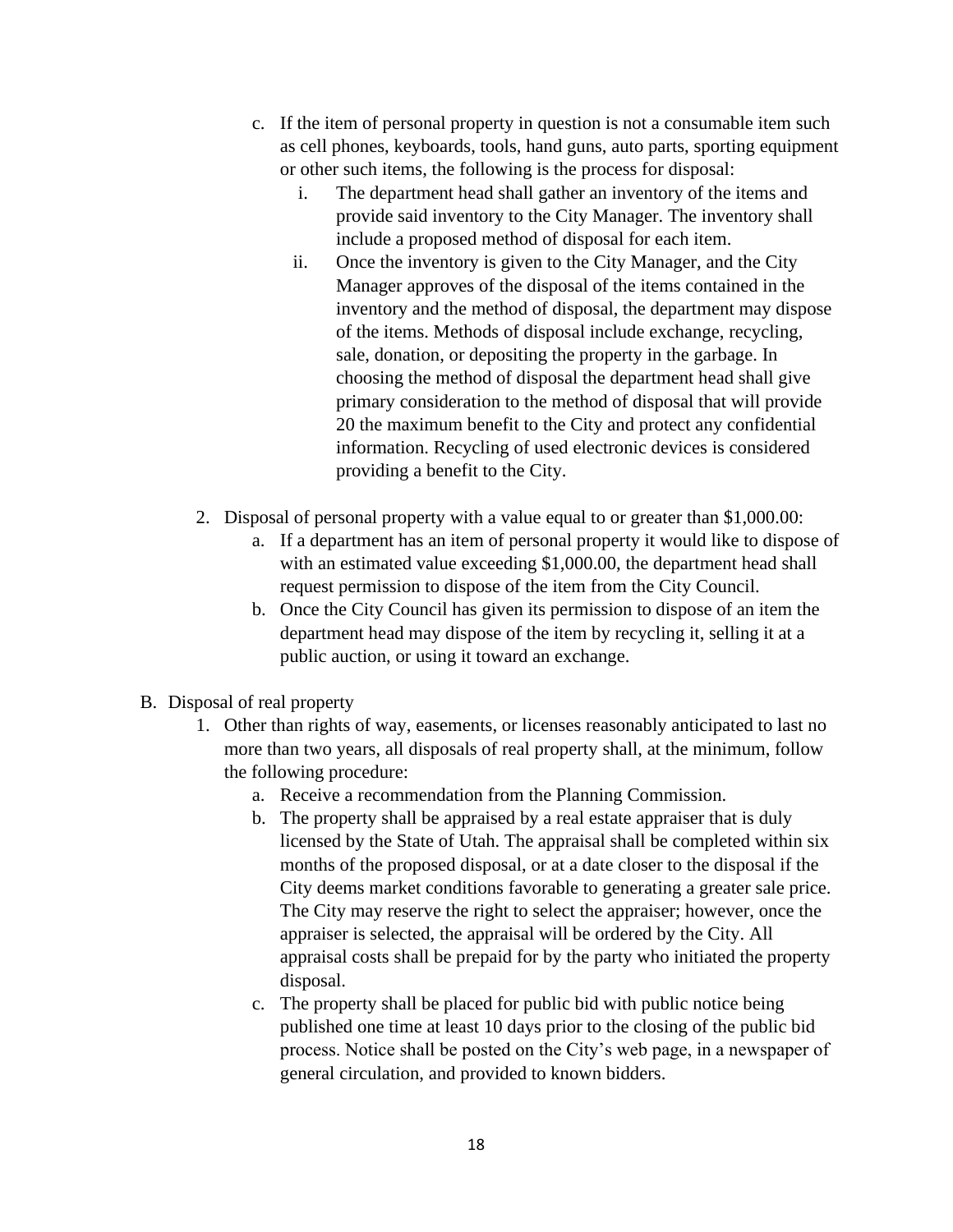- 2. If the real property proposed for disposal is an insignificant parcel of property, the property may be disposed of by a majority vote of the City Council without a public hearing.
- 3. If the real property proposed for disposal is a significant parcel of property, the property may be disposed of by a majority vote of the City Council. In the case of a significant parcel of real property the Planning Commission shall hold a public hearing prior to making its recommendation. The public hearing shall be advertised at least 14 days in advance on the City's web page and in a newspaper of general circulation.

#### C. Lease of real property

- 1. The Council recognizes that some of the City's property is leased out for a short term on a regular basis. Examples of these types of leases or rentals are rooms at Festival Hall, park facilities, and rooms at the Aquatic Center. These types of leases are not governed by this section of the policy. Rather, these types of leases are regulated by the establishment of a rental rate in the City's consolidated fee schedule.
- 2. In the case the request is made to lease property other than property where a rate is established in the City's consolidated fee schedule, the City Council may approve the lease of the City's real property upon such terms and conditions as may be deemed desirable, fair, and appropriate: considering intended land use, equivalent property tax value, fair and reasonable lease rates that will be adjusted over time, and the best interests of the City. Prior to approving a lease the City Council shall hold a public hearing which shall be advertised one time at least 14 days in advance of the public hearing on the City's web page and in a newspaper of general circulation.

#### **SECTION X. Sanctions**.

A. It is unlawful:

- 1. For any bidder or any employee or officer thereof, in restraint of freedom of competition or otherwise, by agreement with any other person, bidder or prospective bidder, to bid a fixed price or to "rotate" bidding practices among competitors.
- 2. For any person or entity to offer or to give to any elected or appointed official, officer or employee of the City, or any member or their immediate family, any gift in excess of \$50, whether in the form of money, services, loan, travel, entertainment, hospitality, promise, or other form.